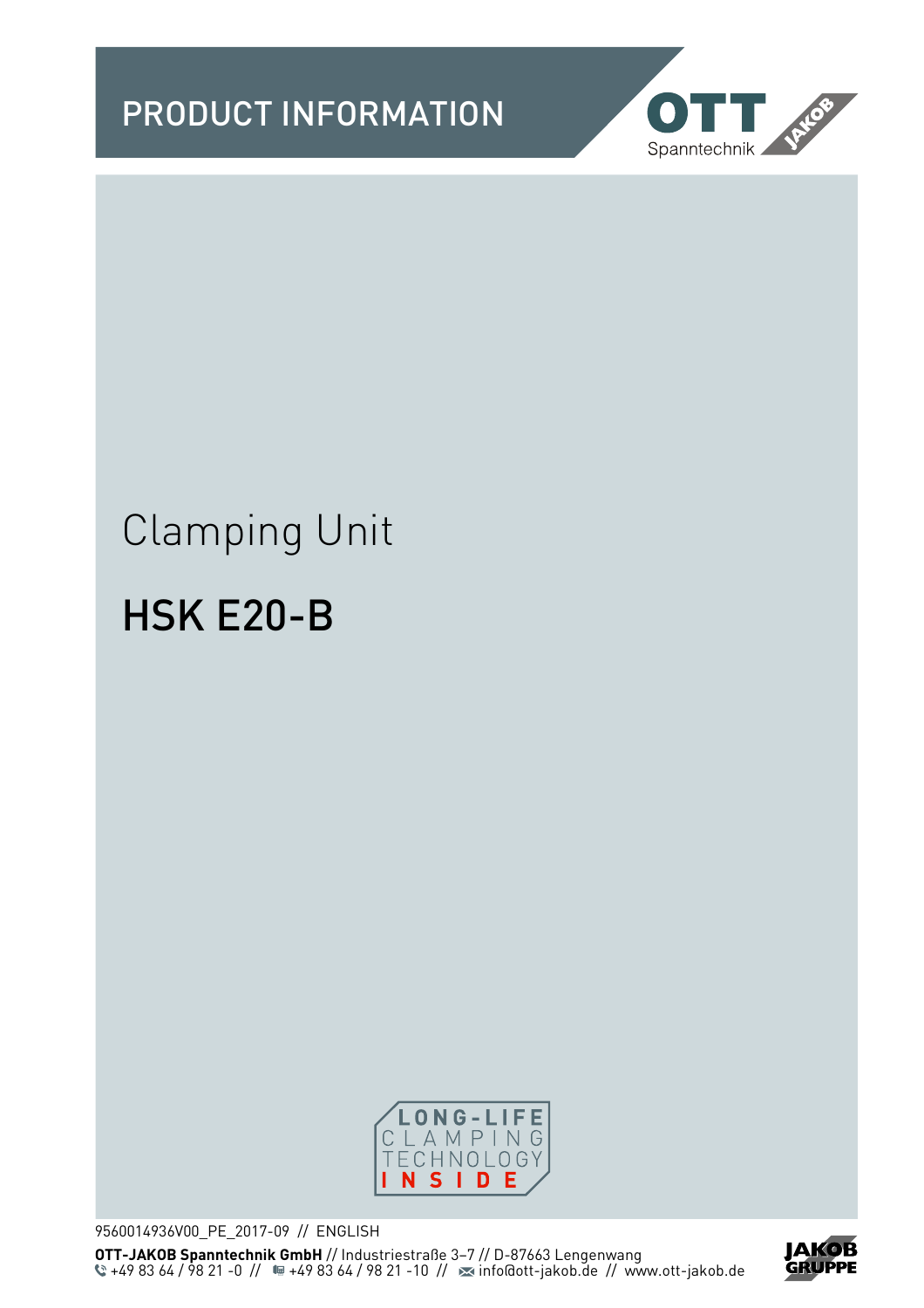

### **TABLE OF CONTENTS**

| 1.1            |  |
|----------------|--|
| 1.2            |  |
| 1.3            |  |
| 1.3.1          |  |
| 1.3.2          |  |
| 1.3.3          |  |
| 1.4            |  |
| $\overline{2}$ |  |
| 2.1            |  |
| 2.2            |  |
| 2.2.1          |  |
| 3              |  |
| 3.1            |  |
| 3.2            |  |
| 3.3            |  |
| $\sqrt{ }$     |  |
| 41             |  |
| 4.2            |  |
| 4.3            |  |
| 44             |  |
| 4.4.1          |  |
| 4.4.2          |  |
| 4.5            |  |

symbol explanation:



keep attention dangerous!



keep attention malfunction!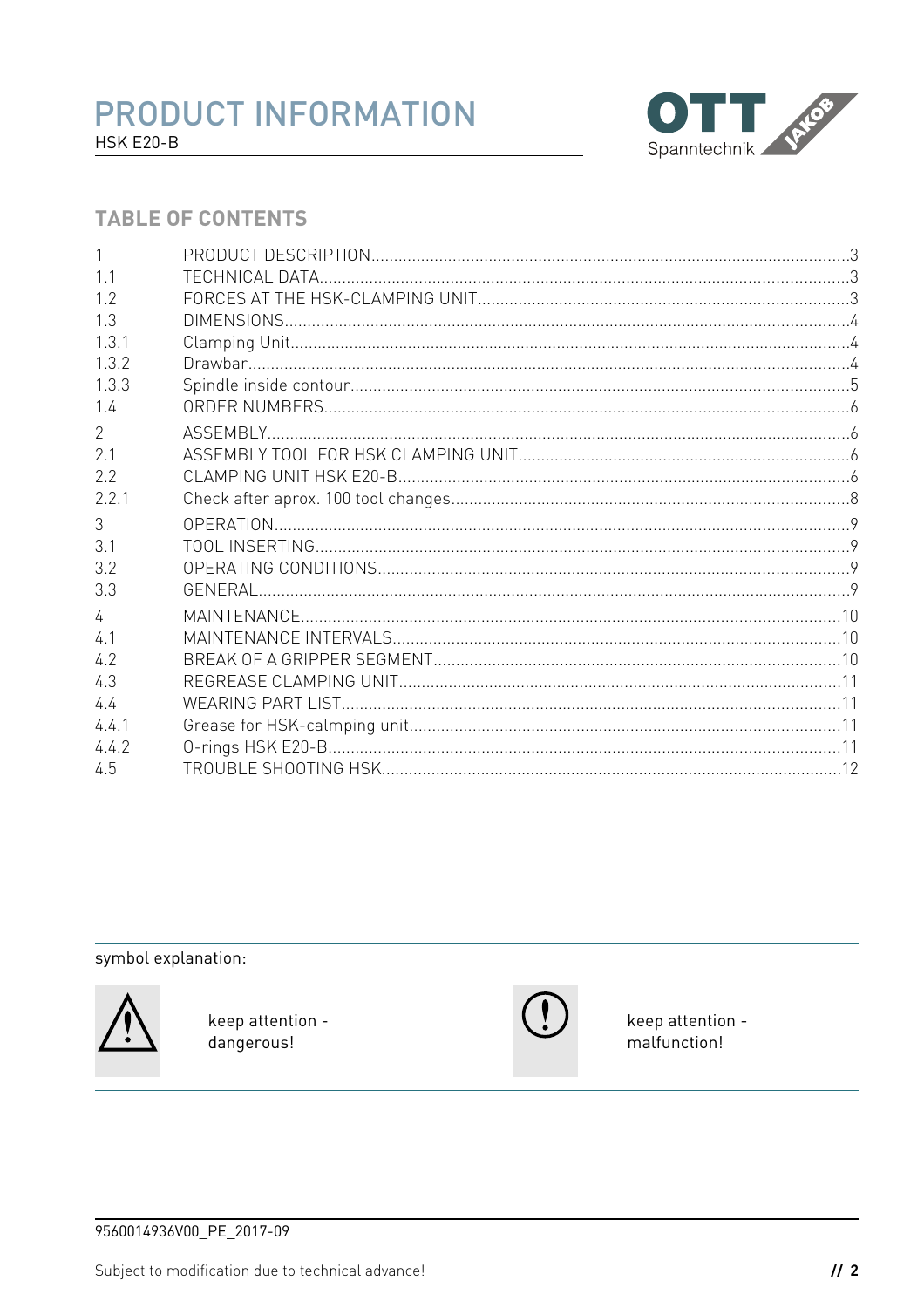

# **1 PRODUCT DESCRIPTION**

# **1.1 TECHNICAL DATA**

| Ceiling speed       | 93799 | $min^{-1}$ |
|---------------------|-------|------------|
| Transferable torque |       | Nm         |

# **1.2 FORCES AT THE HSK-CLAMPING UNIT**



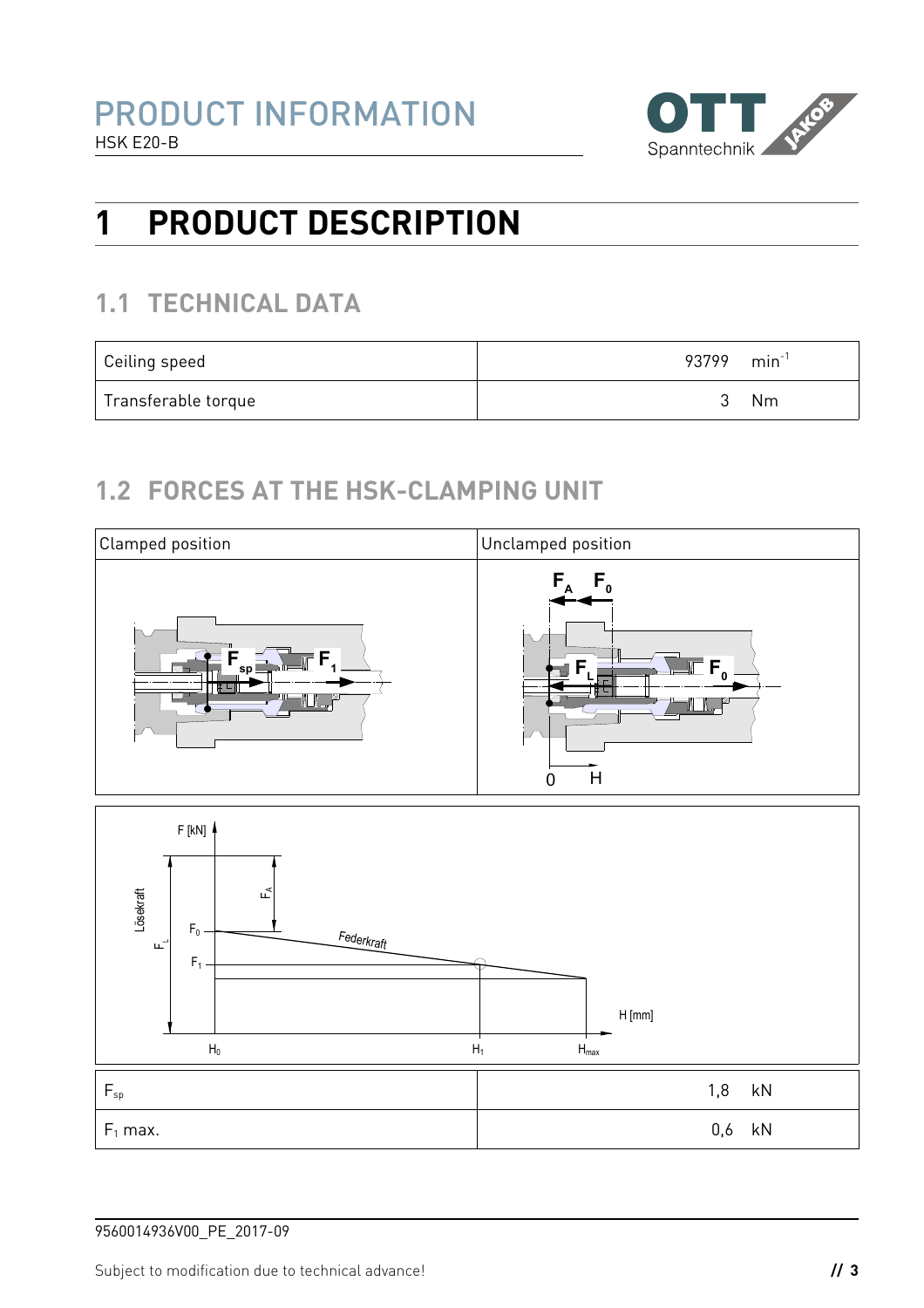

# **1.3 DIMENSIONS**

### 1.3.1 Clamping Unit



#### 1.3.2 Drawbar

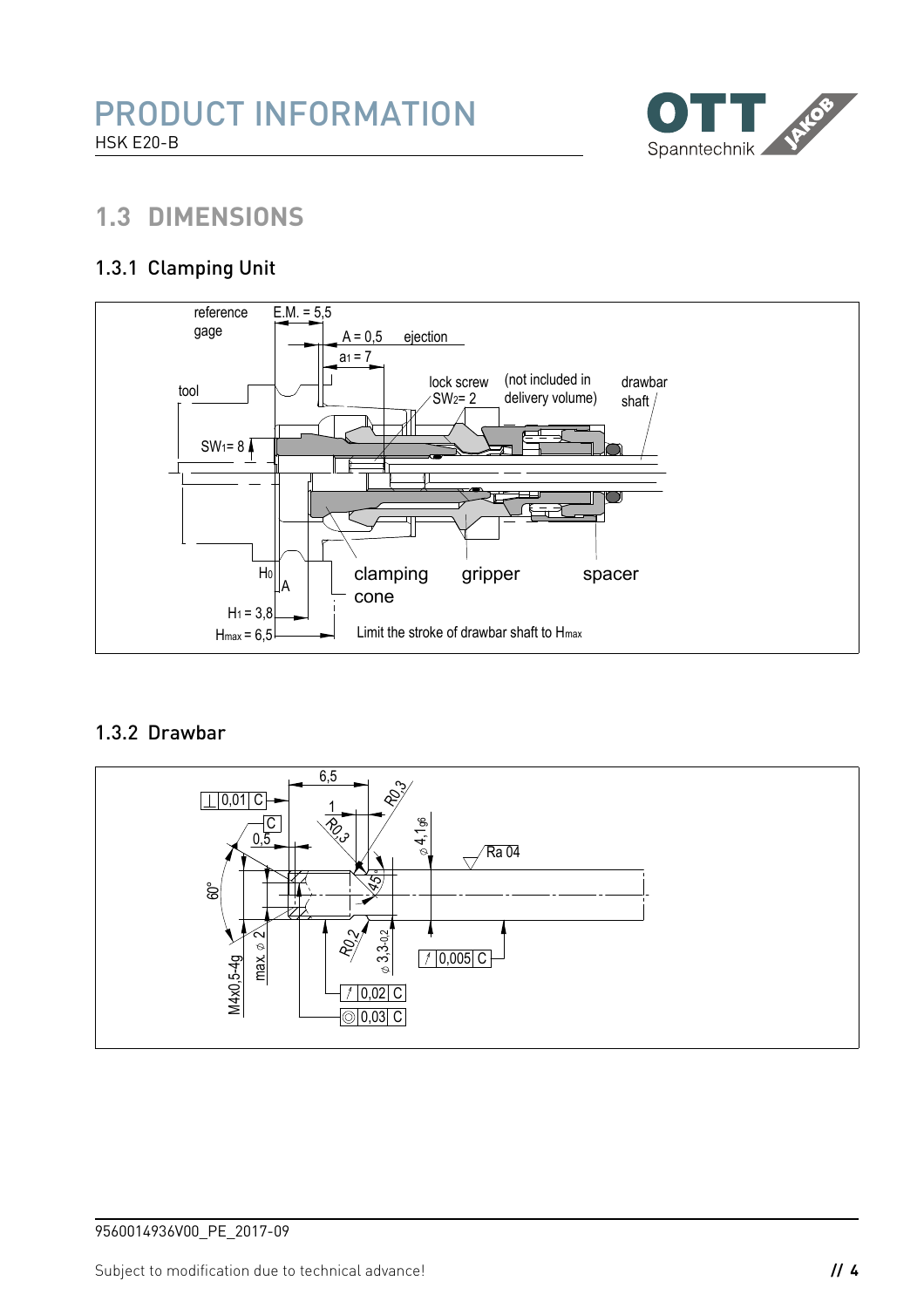

### 1.3.3 Spindle inside contour

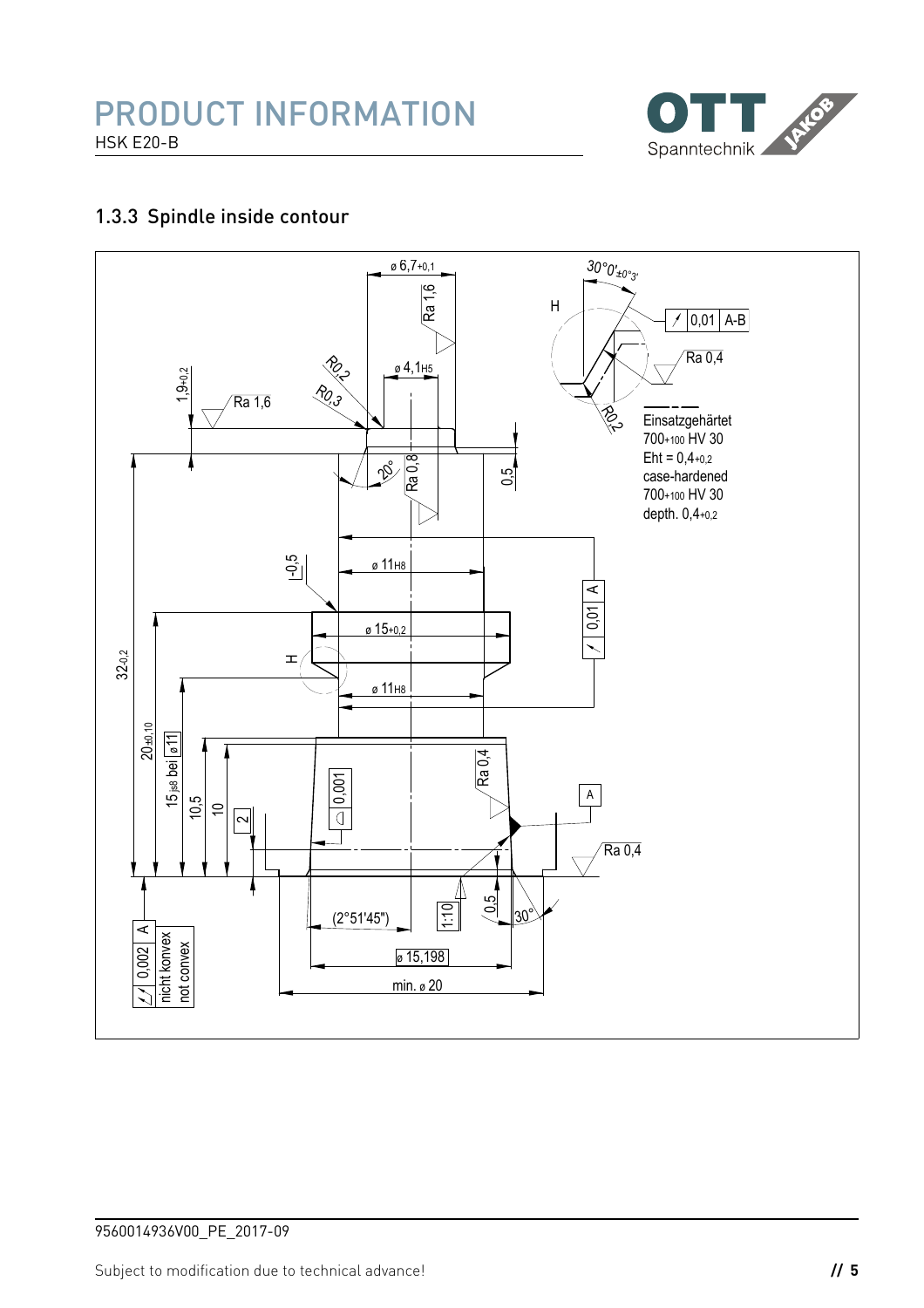

# **1.4 ORDER NUMBERS**

| designation                 | order numbers  |
|-----------------------------|----------------|
| clamping unit HSK E20-B     | 95.600.149.3.6 |
| $ lock$ screw M4 x 0.5 SW 2 | 95.603.185.4.1 |

# <span id="page-5-0"></span>**2 ASSEMBLY**

### **2.1 ASSEMBLY TOOL FOR HSK CLAMPING UNIT**

For easier assembly of the HSK gripper unit; not included with delivery!



# **2.2 CLAMPING UNIT HSK E20-B**



- ▲ Clean spindle inside contour
- make sure that edges are properly rounded
- $\blacktriangle$  grease 0-rings
- $\blacktriangle$  mount o-ring in the spindle
- $\blacktriangle$  grease spacer with mounting grease
- **push spacer into spindle and check for ease** of movement

<sup>9560014936</sup>V00\_PE\_2017-09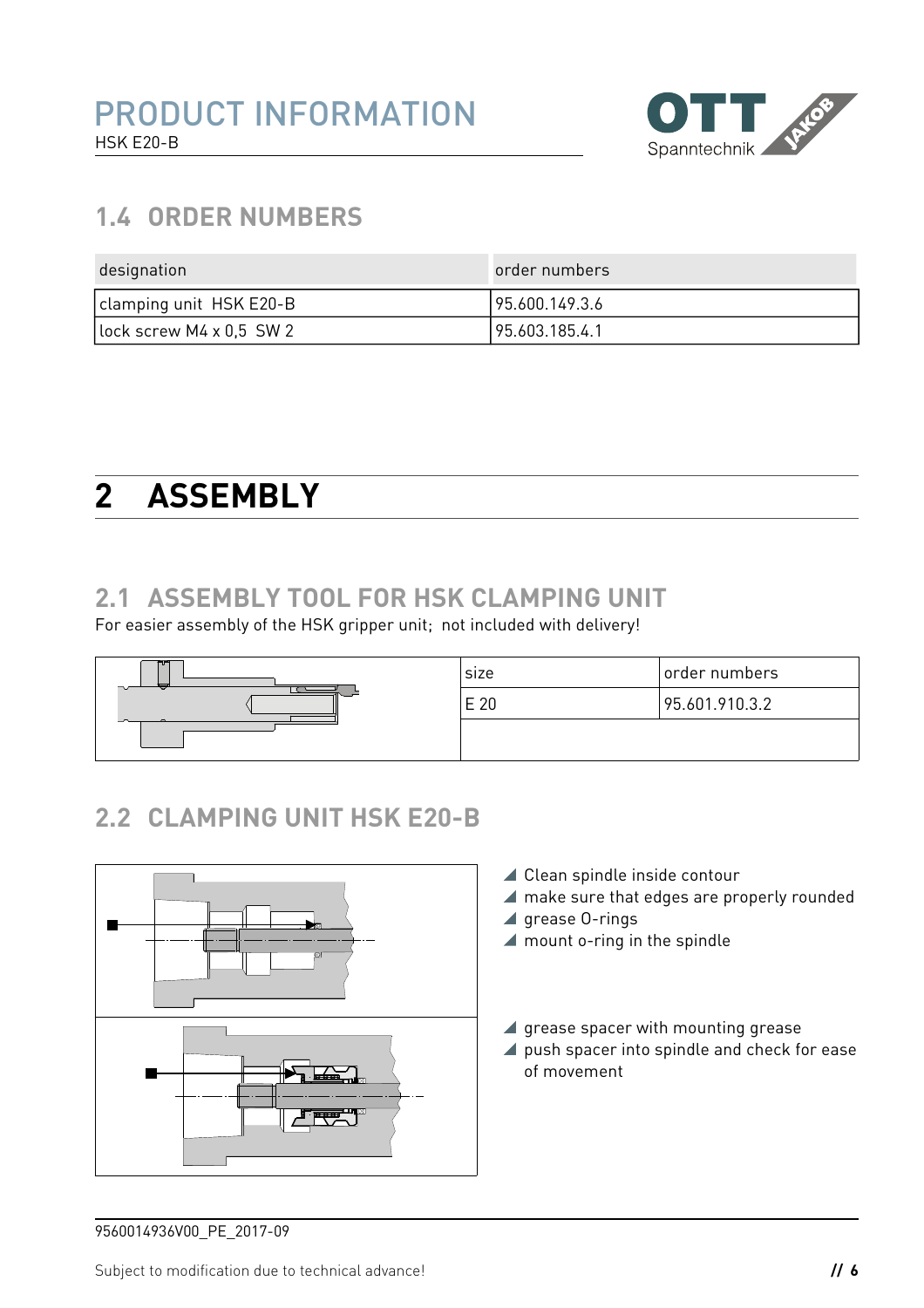# PRODUCT INFORMATION HSK E20-B





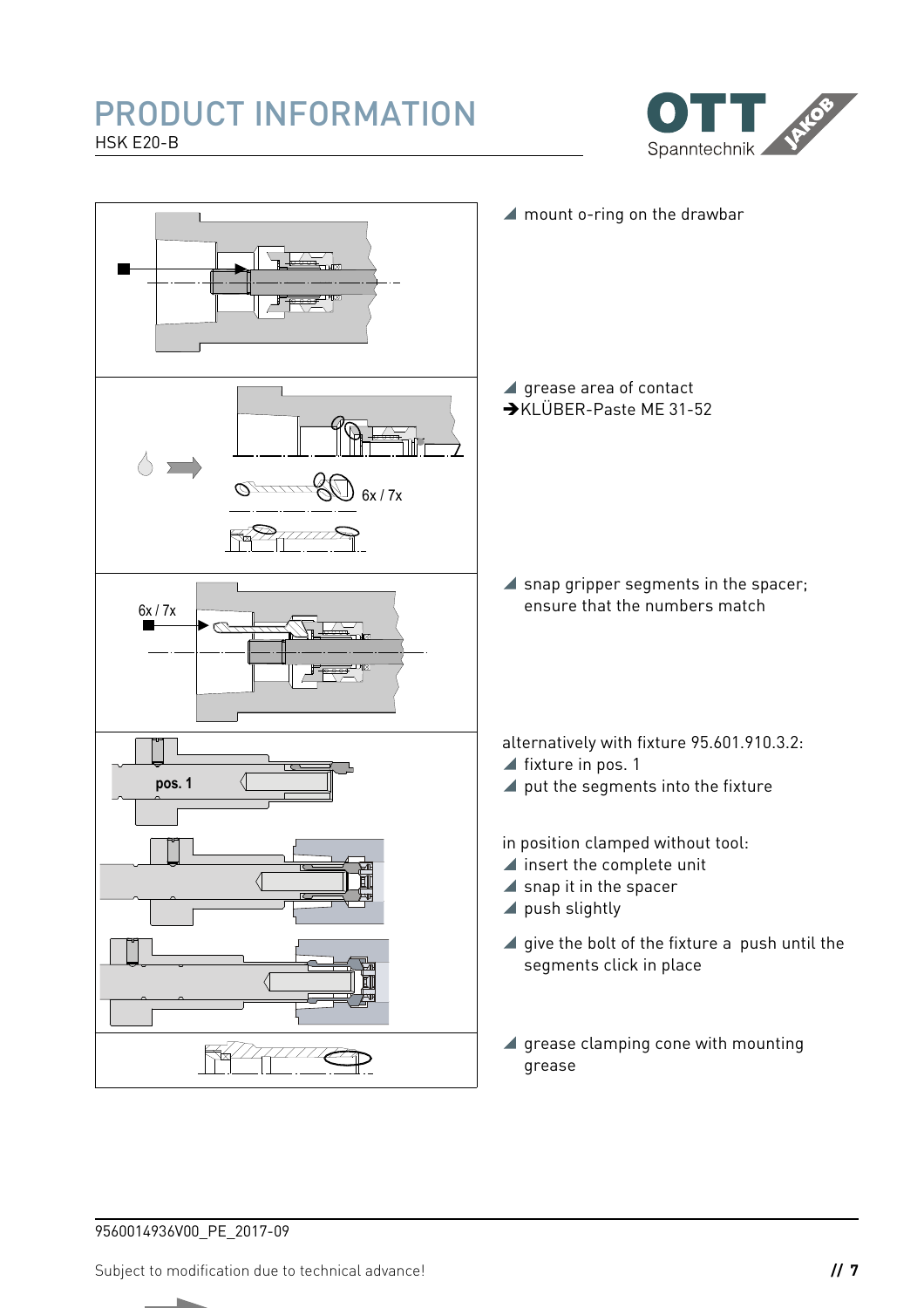### PRODUCT INFORMATION HSK E20-B





#### 2.2.1 Check after aprox. 100 tool changes



- In unclamped position:
- $\blacktriangle$  check dimension gauge E.M.

▲ re-tighten through a clamped tool

9560014936V00\_PE\_2017-09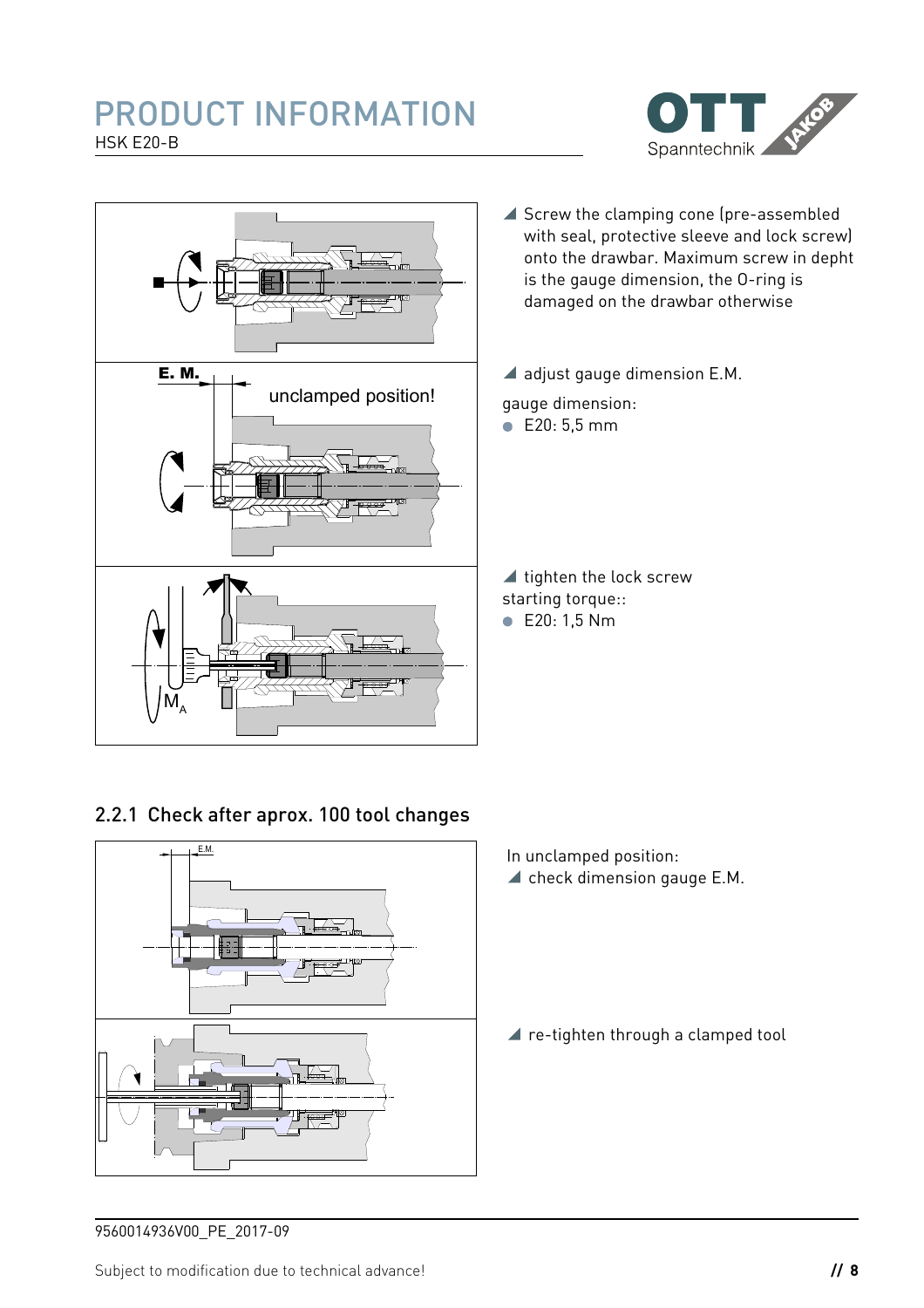

# **3 OPERATION**



No rotation without clamped tool! Only use technically perfect tools!

# **3.1 TOOL INSERTING**



# **3.2 OPERATING CONDITIONS**



- The tool interface must be free of chips and substantial cooling lubricant residue
- allowable temperature 10° C (on the inside of the spindle)

### **3.3 GENERAL**

- Recommendation: install a limit switch for the drawbar
- **•** Follow maintenance intervals!

9560014936V00\_PE\_2017-09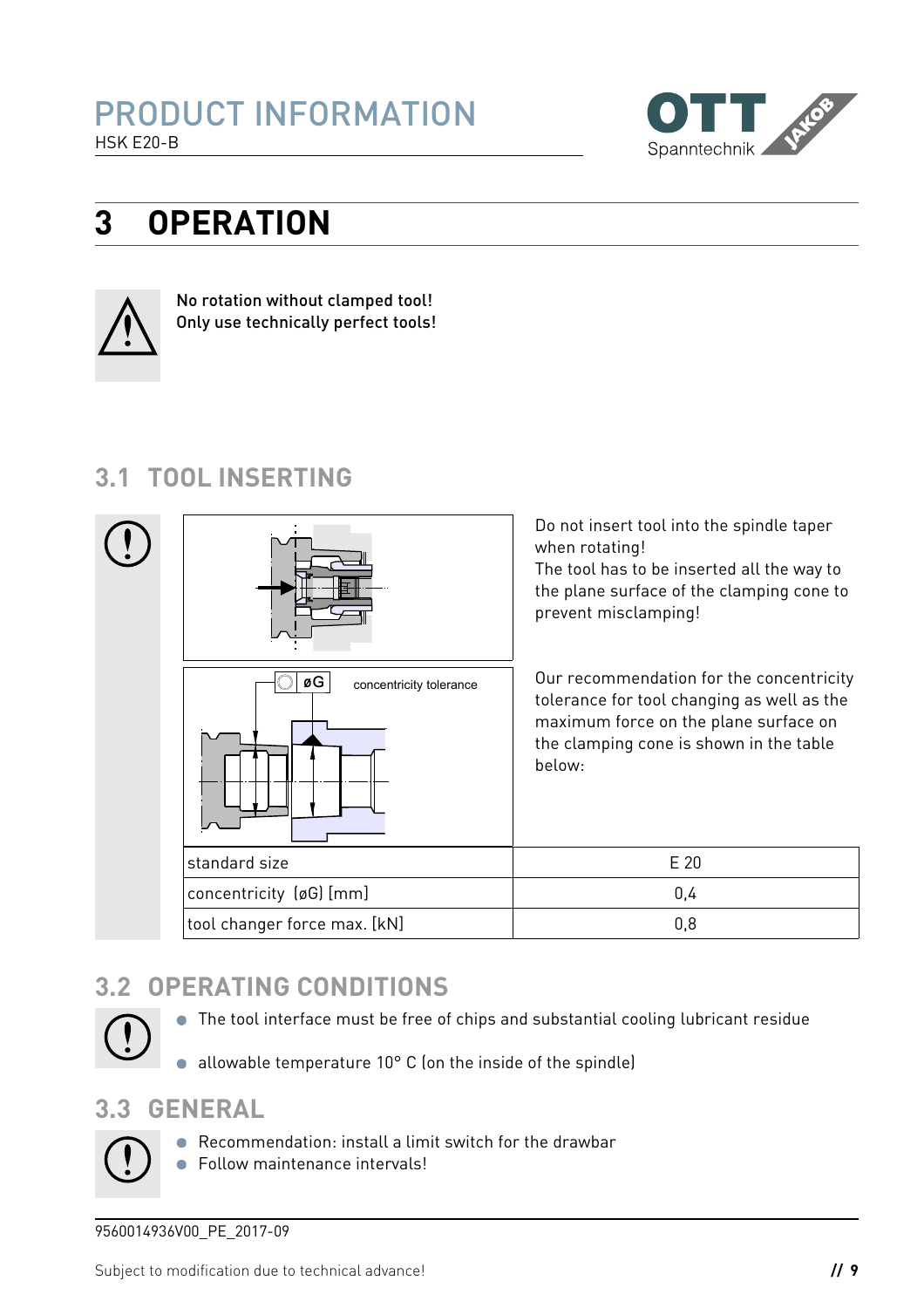

# **4 MAINTENANCE**

# **4.1 MAINTENANCE INTERVALS**

To guarantee the function of the power drawbar the following maintenance intervals must be adhered to.

#### Every week

- Check the clamping unit if it is polluted or damaged; is it sufficient greased? (visual check)
	- Please see below:
		- The regrease cycle depends on the loss of lubrication of the clamping unit.
	- ▲ Cause for the loss of lubrication:
	- $\blacktriangle$  Seal in the clamping cone is defective
	- ▲ Type of medium used can desolve grease
	- $\triangle$  Cleaning spray from outside directly on the clamping unit etc
	- **A** Regrease clamping unit  $→$  #[4.3](#page-10-0) // 11
- $\blacktriangle$  $\blacktriangle$

### ■ Every six month or after 200.000 tool changes at the latest

- $\overline{\phantom{a}}$
- $\blacktriangle$  In unclamped position: Check dimension gauge E.M.
- ▲ counter through a clamped tool again.
- Test Pull-in-force (we recommend:use Power-Check): If the pull-in-force is smaller than 70% of the nominal value, following procedures have to be
	- performed in the following sequence:
	- $\blacktriangle$  regrease (  $\rightarrow$  #[4.3](#page-10-0) // [11](#page-10-0) ) and test pull-in force again
	- $\blacktriangle$  exchange clamping unit and test again
	- $\blacktriangle$  exchange drawbar completely
- 

# **4.2 BREAK OF A GRIPPER SEGMENT**

 $\blacktriangle$  If one of the gripper segments should break, the complete clamping unit needs to be replaced!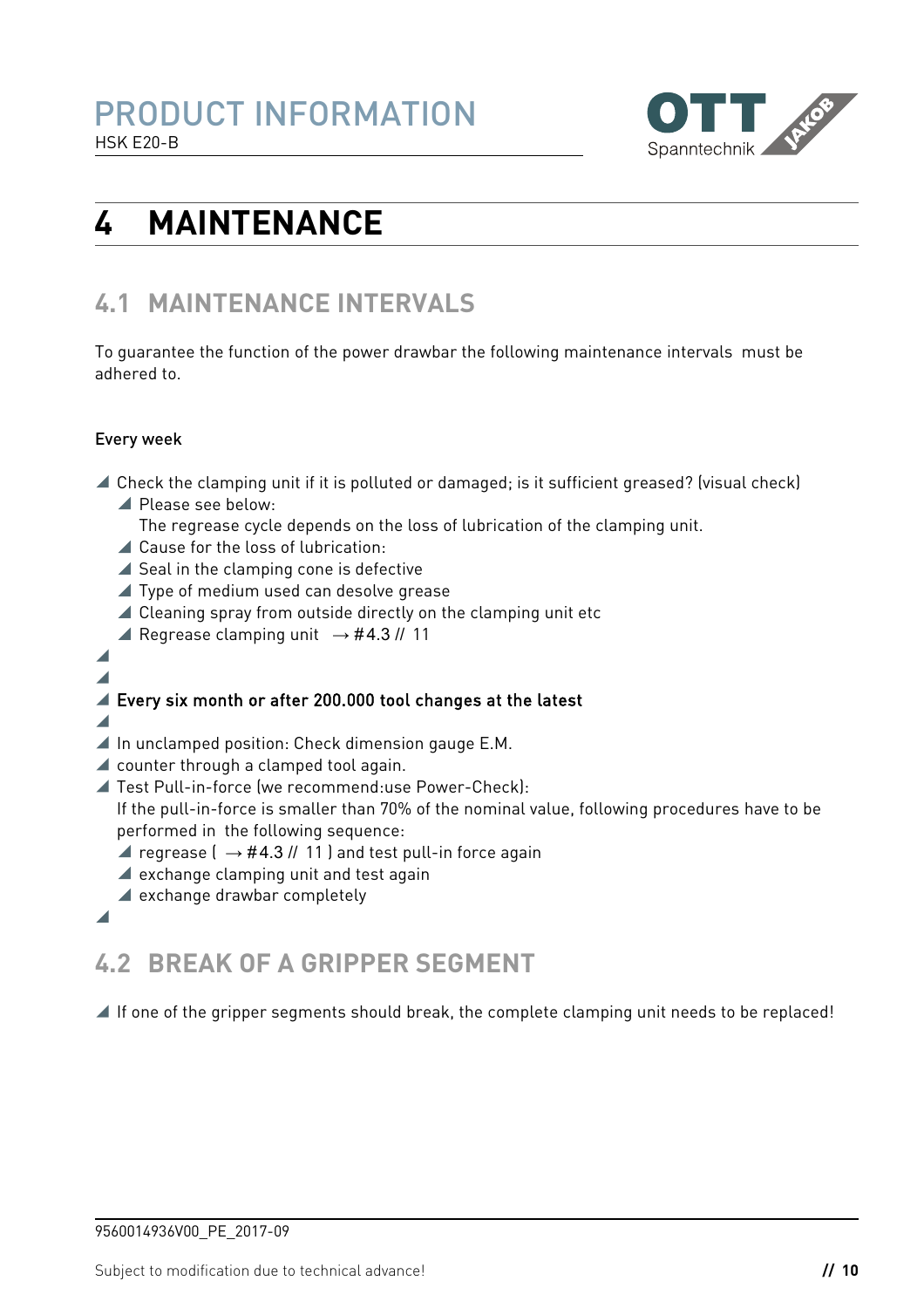

# <span id="page-10-0"></span>**4.3 REGREASE CLAMPING UNIT**

If very dirty: take clamping unit out and clean. Then grease clamping unit and reassemble  $\rightarrow$  # [2](#page-5-0) // 6

# **4.4 WEARING PART LIST**

#### 4.4.1 Grease for HSK-calmping unit

| designation                    | quantity | order-no     |
|--------------------------------|----------|--------------|
| * KLÜBER-grease-paste ME 31-52 | 10q      | 06.21001.014 |
| KLÜBER-spray ALTEMP Q NB 50    | 400 ml   | 06.21001.015 |

• first equipment

Klüber Lubrication München KG, Postfach 701047, D-81310 München, Tel.: (0 89) 78 76 –0, Fax: (0 89) 78 76 -333

### 4.4.2 O-rings HSK E20-B



| clamping unit HSK B |                | $0$ -rings                           |                  |
|---------------------|----------------|--------------------------------------|------------------|
| nominal size        | complete       |                                      |                  |
| E20                 | 95.600.149.3.6 | 0.926010.285                         | 0.926010.247     |
|                     |                | $2,8 \times 0,8$                     | $4,1 \times 1,6$ |
|                     |                | material: Viton, hardness 80 SHORE A |                  |